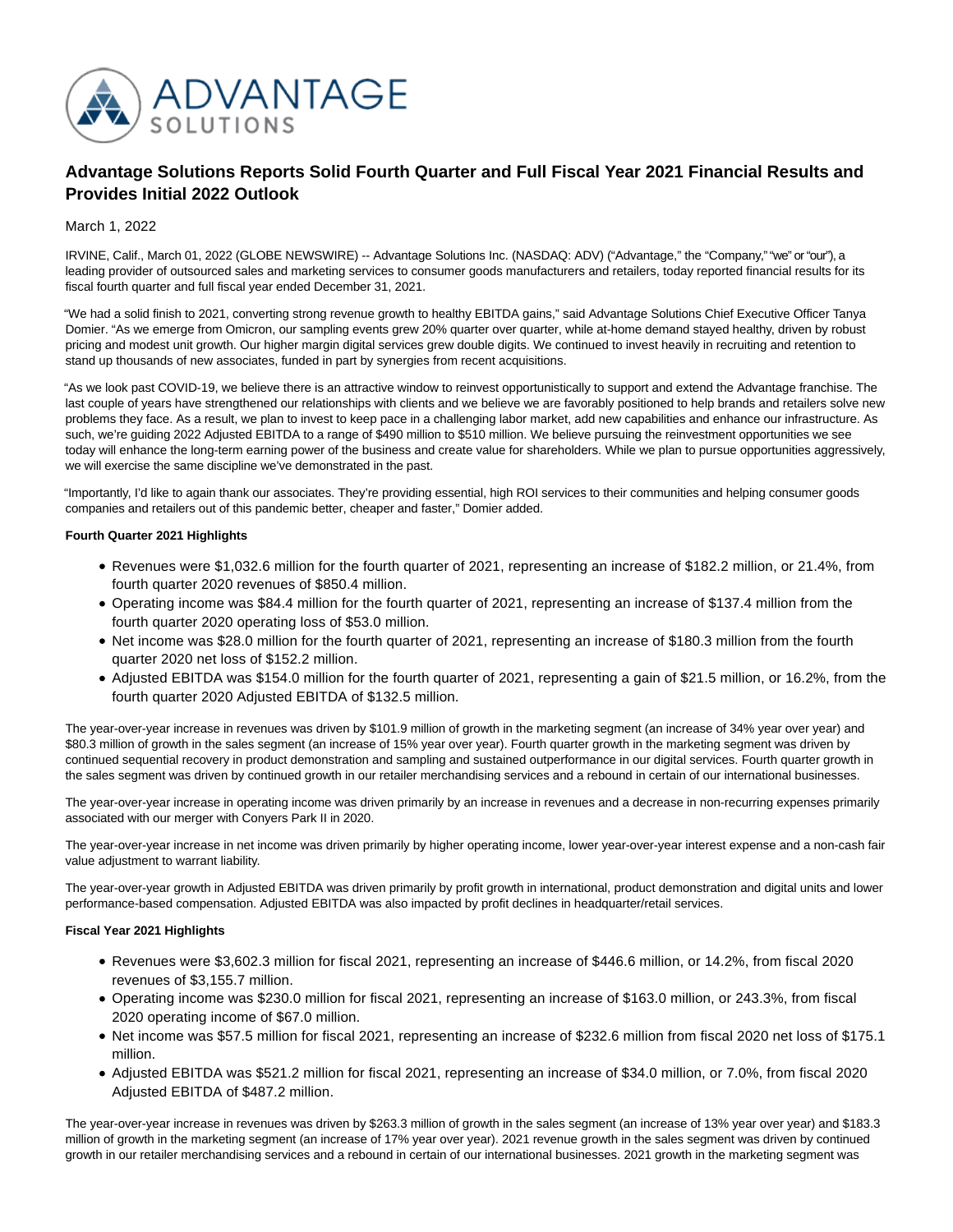driven by continued sequential recovery in product demonstration and sampling and sustained outperformance in our digital services.

The year-over-year increase in operating income was driven primarily by an increase in revenues and a decrease in non-recurring expenses primarily associated with our merger with Conyers Park II in 2020.

The year-over-year increase in net income was driven primarily by higher operating income, lower year-over-year interest expense and a non-cash fair value adjustment to warrant liability.

The year-over-year growth in Adjusted EBITDA was driven primarily by profit growth in our digital services and lower performance-based compensation — offset in part by profit declines in headquarter/retail services and food service.

#### **Balance Sheet Highlights**

On October 28, 2021, Advantage successfully repriced its \$1,312 million First Lien Term Loan facility. The spread on its floating rate term loan was reduced by 75 basis points from Libor + 5.25% to Libor + 4.50%. The facility remains subject to the 0.75% Libor floor. The effective rate on this facility at the floor was reduced from 6.00% to 5.25% and yields a projected annual interest savings of \$10 million, or \$7 million after tax.

As of December 31, 2021, the Company's cash and cash equivalents was \$164.6 million, total debt was \$2,093.1 million and Net Debt was \$1,928.5 million. The debt capitalization consists primarily of the \$1,311.8 million First Lien Term Loan, \$775 million of senior secured notes and a \$400 million revolving credit facility, under which no balance was outstanding as of December 31, 2021.

As of December 31, 2021, the Company has repurchased 1.61 million shares of its Class A common stock in the open market at an average cost of \$7.80 per share. The Company has authorization to purchase up to an additional \$87.4 million of Class A common stock under the previously announced \$100 million share repurchase program.

#### **Leadership Transition**

Advantage announced today in a separate release that Tanya Domier will retire as the Company's chief executive officer and transition to the role of executive chair effective April 1, 2022. The Company announced President and Chief Commercial Officer Jill Griffin will succeed Domier as Advantage's chief executive officer and will be named to the Company's Board of Directors upon the transition. For more information, please see the Company's [separate press release a](https://www.globenewswire.com/Tracker?data=KWYAGyGsLjjokHNptL-NA590tx9IRaIt4DTOgWDb_XtIx5wagMu1e3-jZ3BCAp5nsrj1_md9cwwxzvQLZUqagT1akkWMCZ1wzlQaWsrnDmMxdR6EIUgHcLgjQ54CB0tfRfhgKA34P-Je7OchAnG-1eG0Zj25Mi4rGFK7LEAlordVrG4Fm9NBamV470xuN11lZzup7t6bRZ6XZVjtx5cs-w==)n[d letter to associates a](https://www.globenewswire.com/Tracker?data=V5-8-0n3LSsE6vsqTsd_mhEAg5J697X5nlJm7nMA56MCrJfFUd5O23a2LOQOR7K1StGeSCyH76MSsQMhQ3yjGWZYsvfmBLyEA9T0ktW-cLo0SmQCIHJN-71UISCLOQRuIZcof9uS_y_CKeW7FwgdOYNVRrH90xvoClZIoe7rRx4=)vailable for viewing in the Advantage Solutions newsroom.

#### **COVID-19 Update**

Advantage continues to monitor the impact of the COVID-19 pandemic on its business and remains focused on: ensuring its ability to safeguard the health of its employees, maintaining high service levels for brand and retailer clients so that essential products are available to consumers in-store and online, and preserving financial liquidity to mitigate the uncertainty caused by the pandemic.

# **Fiscal Year 2022 Outlook**

In an environment that still has a wide range of outcomes — especially around inflation and labor — we are guiding 2022 Adjusted EBITDA to a range of \$490 million to \$510 million. This reflects an initial budget for 2022 that showed modest year-over-year Adjusted EBITDA growth and a decision by the Advantage team to pursue opportunistic reinvestment — focusing even more funding on talent, innovating in adjacent services and renovating infrastructure.

# **Conference Call Details**

Advantage will host a conference call at 5:00 p.m. ET on March 1, 2022 to discuss its fourth quarter and fiscal year 2021 financial performance and business outlook. To participate, please dial (877) 407-4018 within the United States or (201) 689-8471 outside the United States approximately 10 minutes before the scheduled start of the call. The conference ID for the call is 13726120. The conference call will also be accessible live via audio broadcast on the Investor Relations section of the Advantage website a[t https://ir.advantagesolutions.net.](https://www.globenewswire.com/Tracker?data=v-0use9RIPOFfETcBotiAo9Jz6a2JnMDErUOxle9XbbTGjxQatzutA0hSirvZ-dmZTRchY3HkEn06gGd2kxk4rYfp0ciZf4Pa-Qz37V34ZJebJiYs3xoof-O7CcAGRy5)

A replay of the conference call will be available online a[t https://ir.advantagesolutions.net.](https://www.globenewswire.com/Tracker?data=v-0use9RIPOFfETcBotiAo9Jz6a2JnMDErUOxle9XbbD_6mEK0Xwcb5iNkZdx5gTINkGp6AVRSB2a3x80BRtXsMQb0_yNkI73tDPYwAhWjPPh3G0u1s4Dnuk7bgJLrgI) In addition, an audio replay of the call will be available for one week following the call and can be accessed by dialing (844) 512-2921 within the United States or (412) 317-6671 outside the United States. The replay ID is 13726120.

# **About Advantage Solutions**

Advantage Solutions (Nasdaq: ADV) is a leading provider of outsourced sales and marketing solutions to consumer goods companies and retailers. Our data- and technology-driven services — which include headquarter sales, retail merchandising, in-store and online sampling, digital commerce, omnichannel marketing, retail media and others — help brands and retailers of all sizes get products into the hands of consumers, wherever they shop. As a trusted partner and problem solver, we help our clients sell more while spending less. Headquartered in Irvine, California, we have offices throughout North America and strategic investments in select markets throughout Africa, Asia, Australia and Europe through which we serve the global needs of multinational, regional and local manufacturers. For more information, please visit [advantagesolutions.net.](https://www.globenewswire.com/Tracker?data=-uVXC00RCT8KfQ3_7Aqo73r7QdPyV-AANegowmjxFpQAVk7-JgBbB-7_GkQGfbPGnaQUnj-pbPiqF57Y-RaKNmcGJx4HHrGsPbvU5SQ6xlg=) 

# **Forward-Looking Statements**

Certain statements in this press release may be considered forward-looking statements within the meaning of the federal securities laws, including statements regarding the expected future performance of Advantage's business. Forward-looking statements generally relate to future events or Advantage's future financial or operating performance. These forward-looking statements generally are identified by the words "may", "should", "expect", "intend", "will", "would", "estimate", "anticipate", "believe", "predict", "potential" or "continue", or the negatives of these terms or variations of them or similar terminology. Such forward-looking statements are predictions, projections and other statements about future events that are based on current expectations and assumptions and, as a result, are subject to risks, uncertainties, and other factors which could cause actual results to differ materially from those expressed or implied by such forward looking statements.

These forward-looking statements are based upon estimates and assumptions that, while considered reasonable by Advantage and its management at the time of such statements, are inherently uncertain. Factors that may cause actual results to differ materially from current expectations include, but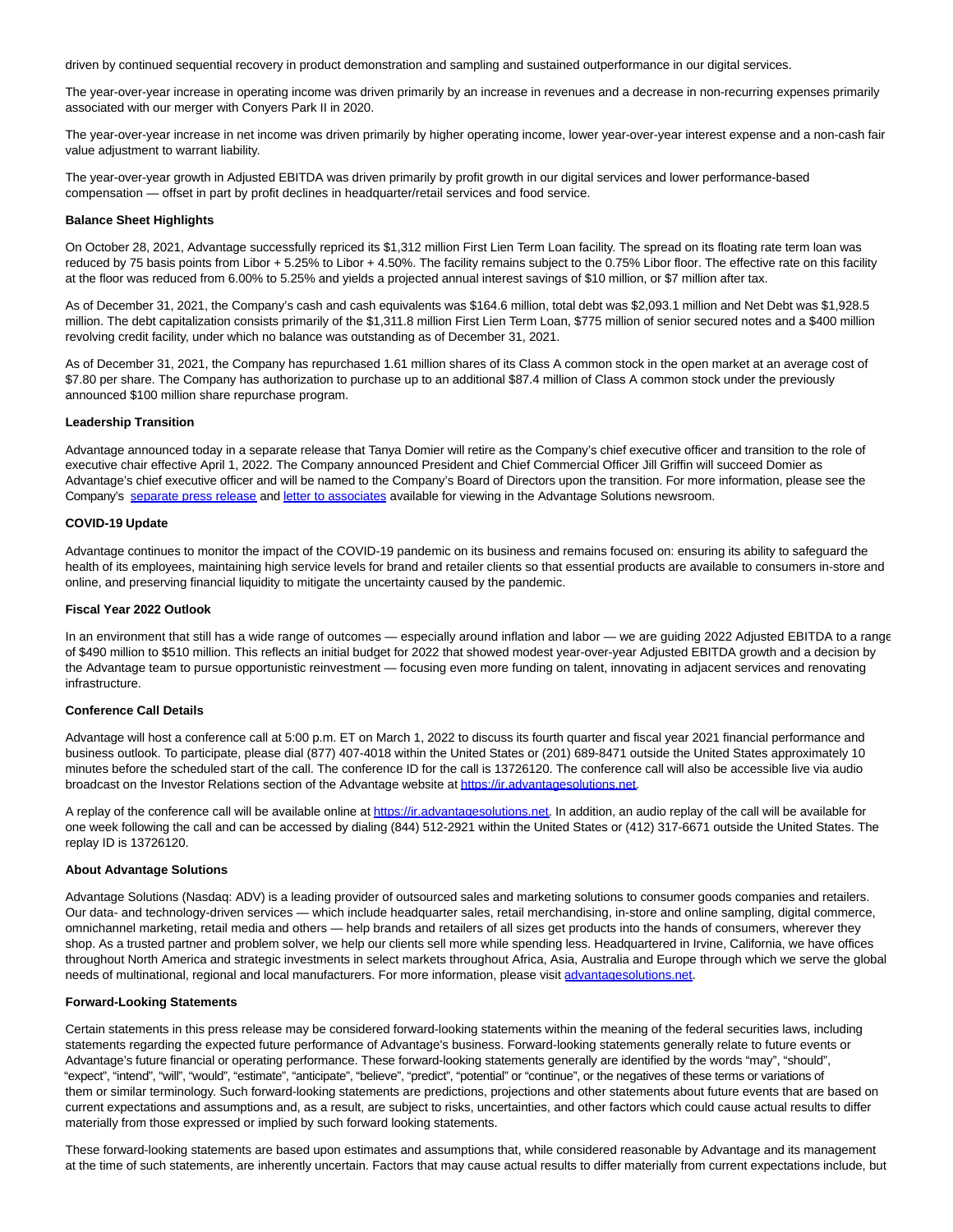are not limited to, the COVID-19 pandemic and the measures taken in response thereto; the availability, acceptance, administration and effectiveness of any COVID-19 vaccine; market-driven wage changes or changes to labor laws or wage or job classification regulations, including minimum wage; Advantage's ability to continue to generate significant operating cash flow; client procurement strategies and consolidation of Advantage's clients' industries creating pressure on the nature and pricing of its services; consumer goods manufacturers and retailers reviewing and changing their sales, retail, marketing, and technology programs and relationships; Advantage's ability to successfully develop and maintain relevant omni-channel services for our clients in an evolving industry and to otherwise adapt to significant technological change; Advantage's ability to maintain proper and effective internal control over financial reporting in the future; potential and actual harms to Advantage's business arising from the Take 5 Matter; Advantage's substantial indebtedness and our ability to refinance at favorable rates; and other risks and uncertainties set forth in the section titled "Risk Factors" in the Annual Report on Form 10-K filed by the Company with the Securities and Exchange Commission (the "SEC") on March 1, 2022 and in its other filings made from time to time with the SEC. These filings identify and address other important risks and uncertainties that could cause actual events and results to differ materially from those contained in the forward-looking statements. Forward-looking statements speak only as of the date they are made. Readers are cautioned not to put undue reliance on forward-looking statements, and Advantage assumes no obligation and does not intend to update or revise these forward-looking statements, whether as a result of new information, future events, or otherwise, except as required by law.

## **Non-GAAP Financial Measures and Related Information**

This press release includes certain financial measures not presented in accordance with generally accepted accounting principles ("GAAP"), including Adjusted EBITDA and Net Debt. These are not measures of financial performance calculated in accordance with GAAP and may exclude items that are significant in understanding and assessing Advantage's financial results. Therefore, the measures are in addition to, and not a substitute for or superior to, measures of financial performance prepared in accordance with GAAP, and should not be considered in isolation or as an alternative to net income, cash flows from operations or other measures of profitability, liquidity or performance under GAAP. You should be aware that Advantage's presentation of these measures may not be comparable to similarly-titled measures used by other companies. Reconciliations of historical non-GAAP measures to their most directly comparable GAAP counterparts are included below.

Advantage believes these non-GAAP measures provide useful information to management and investors regarding certain financial and business trends relating to Advantage's financial condition and results of operations. Advantage believes that the use of Adjusted EBITDA and Net Debt provides an additional tool for investors to use in evaluating ongoing operating results and trends and in comparing Advantage's financial measures with other similar companies, many of which present similar non-GAAP financial measures to investors. Non-GAAP financial measures are subject to inherent limitations as they reflect the exercise of judgments by management about which expense and income are excluded or included in determining these non-GAAP financial measures. Additionally, other companies may calculate non-GAAP measures differently, or may use other measures to calculate their financial performance, and therefore Advantage's non-GAAP measures may not be directly comparable to similarly titled measures of other companies.

Adjusted EBITDA means net income (loss) before (i) interest expense, net, (ii) provision for (benefit from) income taxes, (iii) depreciation, (iv) impairment of goodwill and indefinite-lived assets, (v) amortization of intangible assets, (vi) equity based compensation of Karman Topco L.P. and Advantage's private equity sponsors' management fee, (vii) change in fair value of warrant liability, (viii) stock-based compensation expense, (ix) fair value adjustments of contingent consideration related to acquisitions, (x) acquisition-related expenses, (xi) costs associated with COVID-19, net of benefits received, (xii) EBITDA for economic interests in investments, (xiii) restructuring expenses, (xiv) litigation expenses, (xv) (Recovery from) loss on Take 5, (xvi) costs associated with the Take 5 Matter and (xvii) other adjustments that management believes are helpful in evaluating our operating performance.

Net Debt represents the sum of current portion of long-term debt and long-term debt, less cash and cash equivalents and debt issuance costs. With respect to Net Debt, cash and cash equivalents are subtracted from the GAAP measure, total debt, because they could be used to reduce the debt obligations.

Due to rounding, numbers presented throughout this document may not add up precisely to the totals provided and percentages may not precisely reflect the absolute figures.

This press release also includes certain estimates and projections of Adjusted EBITDA, including with respect to expected fiscal 2022 results. Due to the high variability and difficulty in making accurate estimates and projections of some of the information excluded from Adjusted EBITDA, together with some of the excluded information not being ascertainable or accessible, Advantage is unable to quantify certain amounts that would be required to be included in the most directly comparable GAAP financial measures without unreasonable effort. Consequently, no disclosure of estimated or projected comparable GAAP measures is included and no reconciliation of such forward-looking non-GAAP financial measures is included.

#### **Reconciliation of GAAP to Non-GAAP Historical Financial Measures**

#### **Results of Operations for the Three Months and Year Ended December 31, 2021 and 2020**

|                                               | Three Months Ended December 31, |           |           |      |            |            |
|-----------------------------------------------|---------------------------------|-----------|-----------|------|------------|------------|
| (amounts in thousands)<br>Revenues            | 2021                            |           |           | 2020 |            |            |
|                                               | \$                              | 1,032,563 | 100.0% \$ |      | 850.387    | 100.0%     |
| Cost of revenues                              |                                 | 846.305   | 82.0%     |      | 669.506    | 78.7%      |
| Selling, general, and administrative expenses |                                 | 43,256    | 4.2%      |      | 172,802    | 20.3%      |
| Depreciation and amortization                 |                                 | 58,591    | 5.7%      |      | 61,085     | 7.2%       |
| Total expenses                                |                                 | 948,152   | 91.8%     |      | 903,393    | 106.2%     |
| Operating income                              |                                 | 84,411    | 8.2%      |      | (53,006)   | (6.2)%     |
| Other expenses:                               |                                 |           |           |      |            |            |
| Change in fair value of warrant liability     |                                 | 5.979     | 0.6%      |      | 13.363     | 1.6%       |
| Interest expense, net                         |                                 | 33,383    | 3.2%      |      | 82,486     | 9.7%       |
| Total other expenses                          |                                 | 39,362    | 3.8%      |      | 95.849     | 11.3%      |
| Income (loss) before income taxes             |                                 | 45.049    | 4.4%      |      | (148, 855) | $(17.5)\%$ |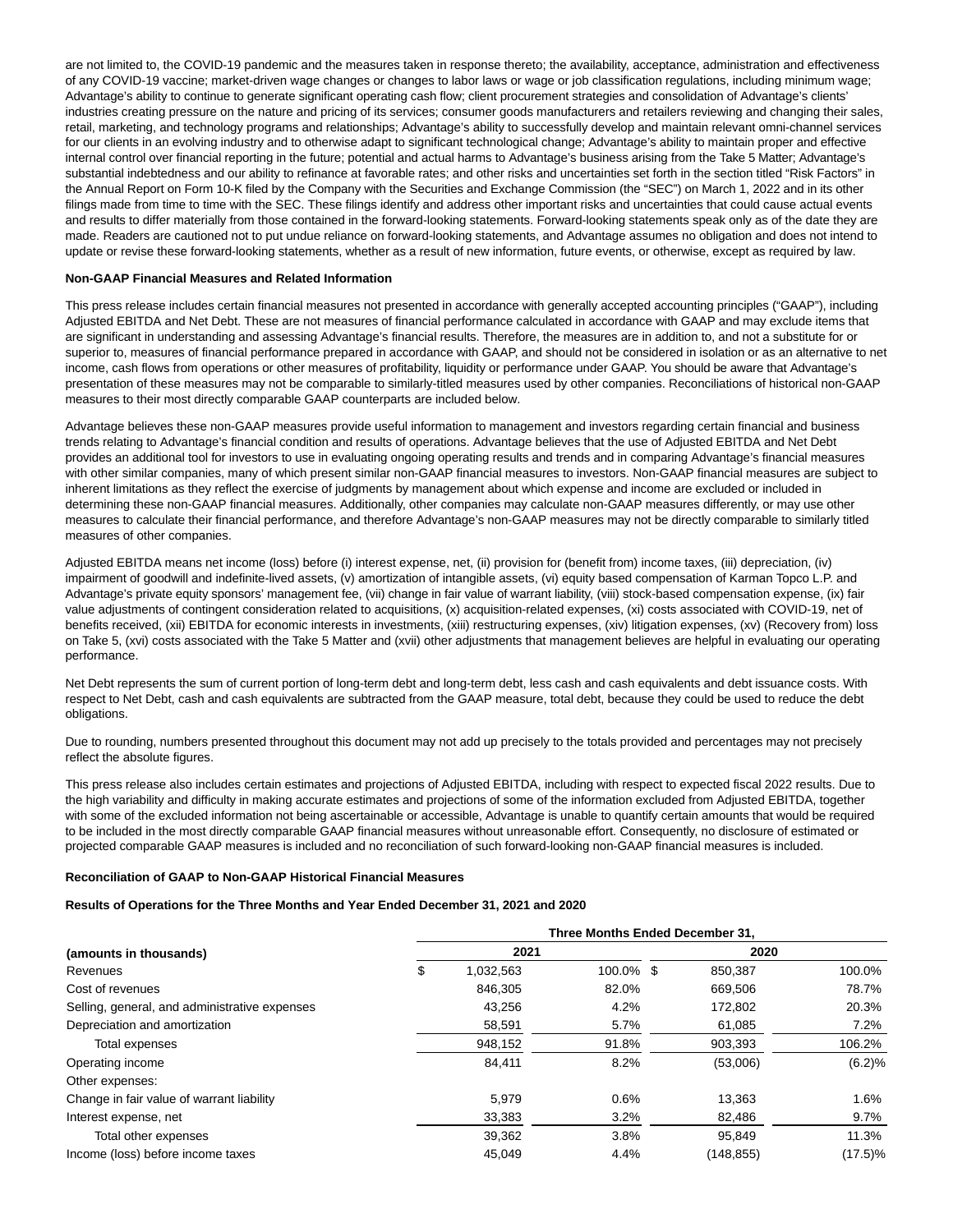| Provision for income taxes     | 17.035  | $.6\%$   | 3.383     | 0.4%       |
|--------------------------------|---------|----------|-----------|------------|
| Net income (loss)              | 28.014  | 2.7%     | (152.238) | $(17.9)\%$ |
| <b>Other Financial Data</b>    |         |          |           |            |
| Adjusted EBITDA <sup>(1)</sup> | 154.023 | 14.9% \$ | 132.527   | 15.6%      |

|                                               | Year Ended December 31, |           |            |      |            |         |
|-----------------------------------------------|-------------------------|-----------|------------|------|------------|---------|
| (amounts in thousands)                        | 2021                    |           |            | 2020 |            |         |
| Revenues                                      | \$                      | 3,602,298 | 100.0% \$  |      | 3,155,671  | 100.0%  |
| Cost of revenues                              |                         | 2,964,123 | 82.3%      |      | 2,551,485  | 80.9%   |
| Selling, general, and administrative expenses |                         | 168,086   | 4.7%       |      | 306,282    | 9.7%    |
| Recovery from Take 5                          |                         |           | 0.0%       |      | (7,700)    | (0.2)%  |
| Depreciation and amortization                 |                         | 240,041   | 6.7%       |      | 238,598    | 7.6%    |
| Total expenses                                |                         | 3,372,250 | 93.6%      |      | 3,088,665  | 97.9%   |
| Operating income                              |                         | 230,048   | 6.4%       |      | 67,006     | 2.1%    |
| Other expenses:                               |                         |           |            |      |            |         |
| Change in fair value of warrant liability     |                         | 955       | $0.0\%$    |      | 13,363     | $0.4\%$ |
| Interest expense, net                         |                         | 137,927   | 3.8%       |      | 234,044    | 7.4%    |
| Total other expenses                          |                         | 138,882   | 3.9%       |      | 247,407    | 7.8%    |
| Income (loss) before income taxes             |                         | 91,166    | 2.5%       |      | (180, 401) | (5.7)%  |
| Provision for (benefit from) income taxes     |                         | 33,617    | 0.9%       |      | (5, 331)   | (0.2)%  |
| Net income (loss)                             |                         | 57,549    | $1.6\%$ \$ |      | (175,070)  | (5.5)%  |
| <b>Other Financial Data</b>                   |                         |           |            |      |            |         |
| Adjusted EBITDA <sup>(1)</sup>                | \$                      | 521,178   | 14.5% \$   |      | 487,175    | 15.4%   |

(1) We present Adjusted EBITDA because we use it as a supplemental measure to evaluate the performance of our business in a way that also considers our ability to generate profit without the impact of items that we do not believe are indicative of our operating performance or are unusual or infrequent in nature and aid in the comparability of our performance from period to period. Adjusted EBITDA should not be considered as an alternative for net income, our most directly comparable measure presented on a GAAP basis.

A reconciliation of net income to Adjusted EBITDA is provided in the following table:

\_\_\_\_\_\_\_\_\_\_\_

| <b>Consolidated</b>                                                                               | Three Months Ended December 31, |         |      |            |  |
|---------------------------------------------------------------------------------------------------|---------------------------------|---------|------|------------|--|
|                                                                                                   |                                 | 2021    | 2020 |            |  |
| (in thousands)                                                                                    |                                 |         |      |            |  |
| Net income (loss)                                                                                 | \$                              | 28,014  | \$   | (152, 238) |  |
| Add:                                                                                              |                                 |         |      |            |  |
| Interest expense, net                                                                             |                                 | 33,383  |      | 82,486     |  |
| Provision for income taxes                                                                        |                                 | 17,035  |      | 3,383      |  |
| Depreciation and amortization                                                                     |                                 | 58,591  |      | 61,085     |  |
| Equity based compensation of Topco and Advantage Sponsors' management fee (a)                     |                                 | (282)   |      | 88,630     |  |
| Change in fair value of warrant liability                                                         |                                 | 5,979   |      | 13,363     |  |
| Stock based compensation expense <sup>(b)</sup>                                                   |                                 | 9,105   |      |            |  |
| Fair value adjustments related to contingent consideration related to acquisitions <sup>(C)</sup> |                                 | (1,214) |      | 11,328     |  |
| Acquisition-related expenses <sup>(d)</sup>                                                       |                                 | 7,120   |      | 36,750     |  |
| EBITDA for economic interests in investments <sup>(I)</sup>                                       |                                 | (6,821) |      | (1,672)    |  |
| Restructuring expenses <sup>(e)</sup>                                                             |                                 | 1,866   |      | (258)      |  |
| Litigation expenses <sup>(f)</sup>                                                                |                                 |         |      | (593)      |  |
| Costs associated with COVID-19, net of benefits received <sup>(h)</sup>                           |                                 | (43)    |      | (10, 546)  |  |
| Costs associated with the Take 5 Matter <sup>(J)</sup>                                            |                                 | 1,290   |      | 809        |  |
| <b>Adjusted EBITDA</b>                                                                            |                                 | 154,023 |      | 132,527    |  |

| <b>Consolidated</b>   | Year Ended December 31, |         |    |           |  |
|-----------------------|-------------------------|---------|----|-----------|--|
|                       | 2021                    |         |    | 2020      |  |
| (in thousands)        |                         |         |    |           |  |
| Net income (loss)     |                         | 57.549  | \$ | (175,070) |  |
| Add:                  |                         |         |    |           |  |
| Interest expense, net |                         | 137,927 |    | 234,044   |  |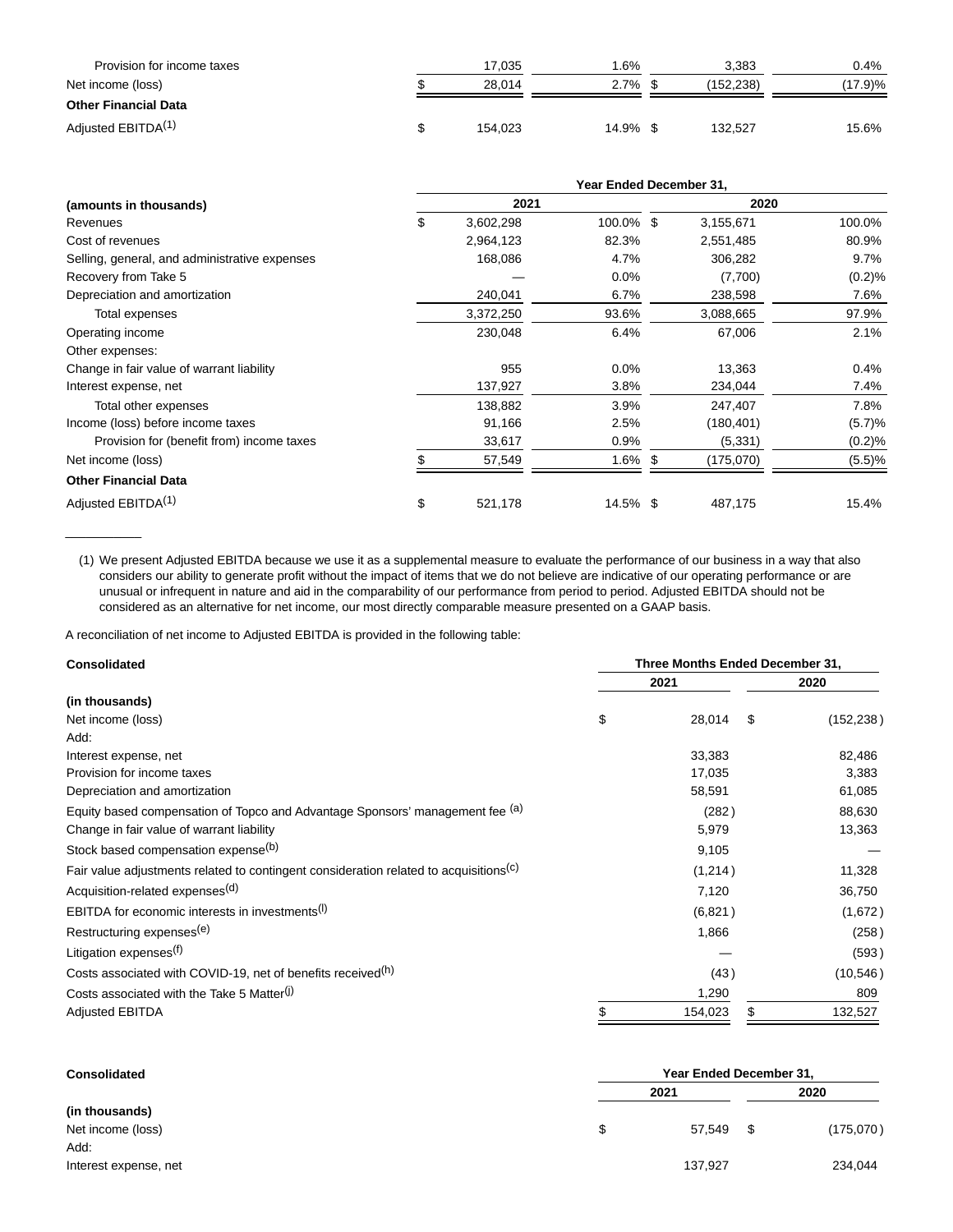| Provision for (benefit from) income taxes                                                         | 33,617    | (5,331)   |
|---------------------------------------------------------------------------------------------------|-----------|-----------|
| Depreciation and amortization                                                                     | 240,041   | 238,598   |
| Equity based compensation of Topco and Advantage Sponsors' management fee (a)                     | (10, 313) | 98,119    |
| Change in fair value of warrant liability                                                         | 955       | 13,363    |
| Stock based compensation expense <sup>(b)</sup>                                                   | 34,602    |           |
| Fair value adjustments related to contingent consideration related to acquisitions <sup>(c)</sup> | 4,562     | 13,367    |
| Acquisition-related expenses <sup>(d)</sup>                                                       | 20,173    | 50,823    |
| EBITDA for economic interests in investments <sup>(i)</sup>                                       | (13, 437) | (6, 462)  |
| Restructuring expenses <sup>(e)</sup>                                                             | 12,502    | 39,770    |
| Litigation expenses <sup>(f)</sup>                                                                | (910)     | 1,980     |
| Costs associated with COVID-19, net of benefits received <sup>(g)</sup>                           | (991)     | (11, 954) |
| Recovery from Take 5                                                                              |           | (7,700)   |
| Costs associated with the Take 5 Matter <sup>(h)</sup>                                            | 4,901     | 3,628     |
| <b>Adjusted EBITDA</b>                                                                            | 521,178   | 487,175   |

<sup>(</sup>a) Represents the management fees and reimbursements for expenses paid to certain of the Advantage Sponsors (or certain of the management companies associated with it or its advisors) pursuant to a management services agreement. Also represents expenses related to (i) equity-based compensation expense associated with grants of Common Series D Units of Topco made to one of the Advantage Sponsors, (ii) equity-based compensation expense associated with the Common Series C Units of Topco as a result of the Transactions, (iii) compensation amounts associated with the Company's Management Incentive Plan originally scheduled for potential payment March 2022 that were accelerated and terminated as part of the Transactions, and (iv) compensation amounts associated with the anniversary payments to Tanya Domier. Certain of Ms. Domier's anniversary payments were accelerated as part of the Transactions.

- (b) Represents non-cash compensation expense related to issuance of performance restricted stock units, restricted stock units, stock options, employee stock purchase plan under the Advantage Solutions Inc. 2020 Incentive Award Plan and shares of our Class A common stock pursuant to the Advantage Solutions Inc. 2020 Employee Stock Purchase Plan.
- (c) Represents adjustments to the estimated fair value of our contingent consideration liabilities related to our acquisitions, excluding the present value accretion recorded in interest expense, net, for the applicable periods.
- (d) Represents fees and costs associated with activities related to our acquisitions and restructuring activities related to our equity ownership, including transaction bonuses paid in connection with the Transactions, professional fees, due diligence, public company readiness and integration activities.
- (e) Represents fees and costs associated with various internal reorganization activities among our consolidated entities.
- (f) Represents legal settlements that are unusual or infrequent costs associated with our operating activities.
- (g) Represents (i) costs related to implementation of strategies for workplace safety in response to COVID-19, including employee-relief fund, additional sick pay for front-line associates, medical benefit payments for furloughed associates, and personal protective equipment; and (ii) benefits received from government grants for COVID-19 relief.
- (h) Represents costs associated with investigation and remediation activities related to the Take 5 Matter, primarily, professional fees and other related costs.
- (i) Represents additions to reflect our proportional share of Adjusted EBITDA related to our equity method investments and reductions to remove the Adjusted EBITDA related to the minority ownership percentage of the entities that we fully consolidate in our financial statements.

A reconciliation of total debt to Net Debt is provided in the following table:

| (in millions)                          | December 31,<br>2021 |         |  |
|----------------------------------------|----------------------|---------|--|
| Current portion of long-term debt      | \$                   | 14.4    |  |
| Long-term debt, net of current portion |                      | 2,028.9 |  |
| Less: Debt issuance costs              |                      | (49.8)  |  |
| <b>Total Debt</b>                      |                      | 2,093.1 |  |
| Less: Cash and cash equivalents        |                      | 164.6   |  |
| Total Net Debt (a)                     |                      | 1.928.5 |  |

<sup>(</sup>a) We present Net Debt because we believe this non-GAAP measure provides useful information to management and investors regarding certain financial and business trends relating to the Company's financial condition and to evaluate changes to the Company's capital structure and credit quality assessment.

 $\overline{\phantom{a}}$ 

 $\overline{\phantom{a}}$